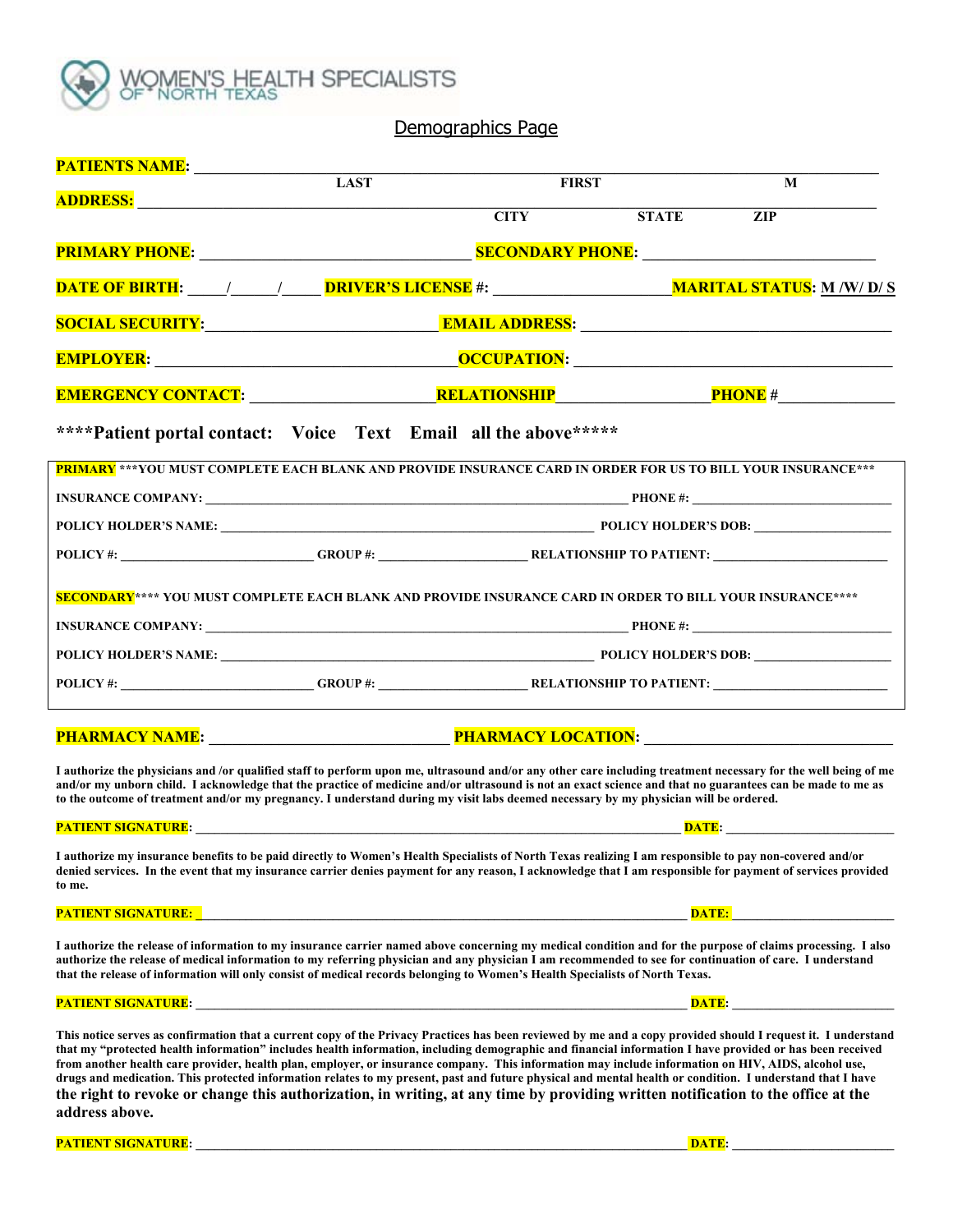

### **Patient Preference Regarding Communication of Health Information**

| <b>Patient Name:</b>                                | DOB:                                                                             |                                                                                                       |  |
|-----------------------------------------------------|----------------------------------------------------------------------------------|-------------------------------------------------------------------------------------------------------|--|
| relative(s) and/or close friend(s).                 | I hereby give permission to Women's Health Specialist of North Texas to disclose | and discuss any information related to my medical condition(s) to/with the following member(s), other |  |
| Name                                                | Relationship                                                                     | Phone number                                                                                          |  |
| Name                                                | Relationship                                                                     | Phone number                                                                                          |  |
| Name                                                | Relationship                                                                     | Phone number                                                                                          |  |
| information regarding my medical condition(s).      | OR                                                                               | I do NOT wish to give permission to family members, relatives, or close friends to access to any      |  |
| <b>How to Contact</b> (Please check all that apply) |                                                                                  |                                                                                                       |  |
|                                                     | Leave a message on my HOME-OR-CELL PHONE with detailed information.              |                                                                                                       |  |

Leave a message on my home phone with a **call-back number only.** 

\_\_\_\_\_ **CONTACT ME REGARDING MY BILL THROUGH EMAIL.**

Mail to my **home address and the set of the set of the set of the set of the set of the set of the set of the set of the set of the set of the set of the set of the set of the set of the set of the set of the set of the** 

\_\_\_\_\_ F**ax to this number**\_\_\_\_\_\_\_\_\_\_\_\_\_\_\_\_\_\_\_\_\_\_\_\_\_\_\_\_\_\_\_\_\_\_\_\_\_\_\_\_\_\_\_\_\_\_\_\_\_\_\_\_\_\_\_\_

\_\_\_\_\_ Contact me regarding results via myhealthrecord.com

**I understand that requests for medical information from persons not listed above will require a specific authorization prior to the disclosure of any medical information.** 

\_\_\_\_\_\_\_\_\_\_\_\_\_\_\_\_\_\_\_\_\_\_\_\_\_\_\_\_\_\_\_\_\_\_\_\_\_\_\_\_\_\_\_ \_\_\_\_\_\_\_\_\_\_\_\_\_\_\_\_\_\_\_\_\_\_\_\_\_\_\_\_\_

**Signature** of Patient/or Legal Representative **Date** 

\_\_\_\_\_\_\_\_\_\_\_\_\_\_\_\_\_\_\_\_\_\_\_\_\_\_\_\_\_\_\_\_\_\_\_\_\_\_\_\_\_\_\_

**Print** Patient/or Legal Representative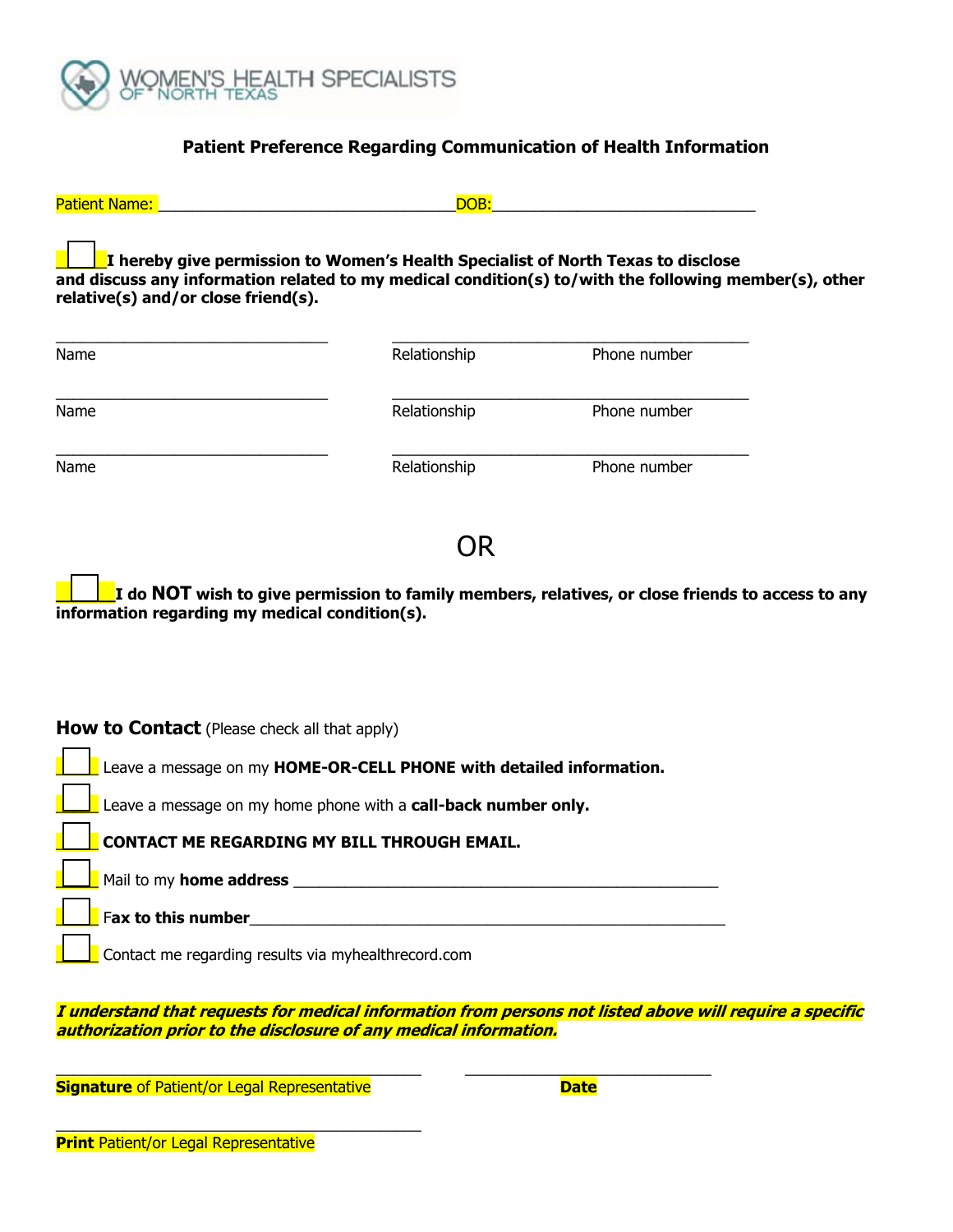

## **FINANCIAL POLICY AGREEMENT**

- **Co-payments, deductibles, co-insurance, and/or global OB fees are due at the time of service.** We accept Cash, Personal Check, Care Credit, MasterCard, and Visa. If you are not prepared to pay the required amount, we are required to reschedule the appointment. The estimated financial responsibility for scheduled services will be due **prior** to these services being provided. Any remaining balance after your health plan pays will be due upon receipt of a statement. If insurance coverage cannot be verified prior to the appointment, the account will be notated as private pay and payment will be due in full. Account balances over 90 days with no payment activity will be reported to the credit bureau(s). Initials **with the Container**
- **Your insurance policy is a contract between you and your insurer. It is your responsibility to know what your policy covers and what it does not. Some insurance policies DO NOT cover everything or pay 100%.** Any item deemed "non-covered" by your insurance carrier will be your financial responsibility. This includes lab designation and payment. Any disputes about payment must be resolved between you and your insurer. You are responsible for ensuring a properly dated referral and/or authorization if required by your insurer for services being provided. You are also responsible for payment if your claim denies for lack of referral/authorization. Failure to provide accurate insurance information within 3 days from the date of service will result in the balance becoming your financial responsibility. Initial
- As a courtesy to you, we will file any verified primary and secondary insurances for you with proper assignment and only if presented at the time of your visit. Please bring your insurance cards with you to every visit. I understand that all remaining balances are my responsibility to satisfy prior to additional services being rendered. Initial  $\Box$
- This office is not party to legal disputes. The financial responsibility rests with the patient or parent/guardian for patients under 18 years of age. Initial
- A \$35.00 fee will be assessed for all returned checks. Initial
- We confirm appointments 48 hours in advance. Please notify our office within 24 hours before scheduled appointment to avoid a \$25.00 cancellation fee. Initial
- Payments & credits are applied to the oldest charges first, except for insurance payments, which are applied to the corresponding dates of service. Refunds over \$50 will be provided within 30 days from the date all outstanding claims are satisfied. Credit balances less than \$50 will be available and processed upon request of the patient. Initial  $\overline{\phantom{a}}$
- Well Women Exam is preventative care only. If other medical conditions or issues during a WWE an office visit will be billed along with WWE. Initial

#### ASSIGNMENT OF BENEFITS

I request payment of the medical benefits, otherwise payable to me, directly to Women's Health Specialists of North Texas for services provided by them.

I have read and understand the practice's financial policy and I agree to be bound by its terms. I also understand and agree that such terms may be amended by the practice at any time.

\_\_\_\_\_\_\_\_\_\_\_\_\_\_\_\_\_\_\_\_\_\_\_\_\_\_\_\_\_\_\_\_\_\_\_\_\_\_\_\_\_\_\_\_ \_\_\_\_\_\_\_\_\_\_\_\_\_\_\_\_\_\_\_\_

\_\_\_\_\_\_\_\_\_\_\_\_\_\_\_\_\_\_\_\_\_\_\_\_\_\_\_\_\_\_\_\_\_\_\_\_\_\_\_\_\_\_\_\_ \_\_\_\_\_\_\_\_\_\_\_\_\_\_\_\_\_\_\_\_

Responsible Party Printed Name (Must be 18 or over) Network Bate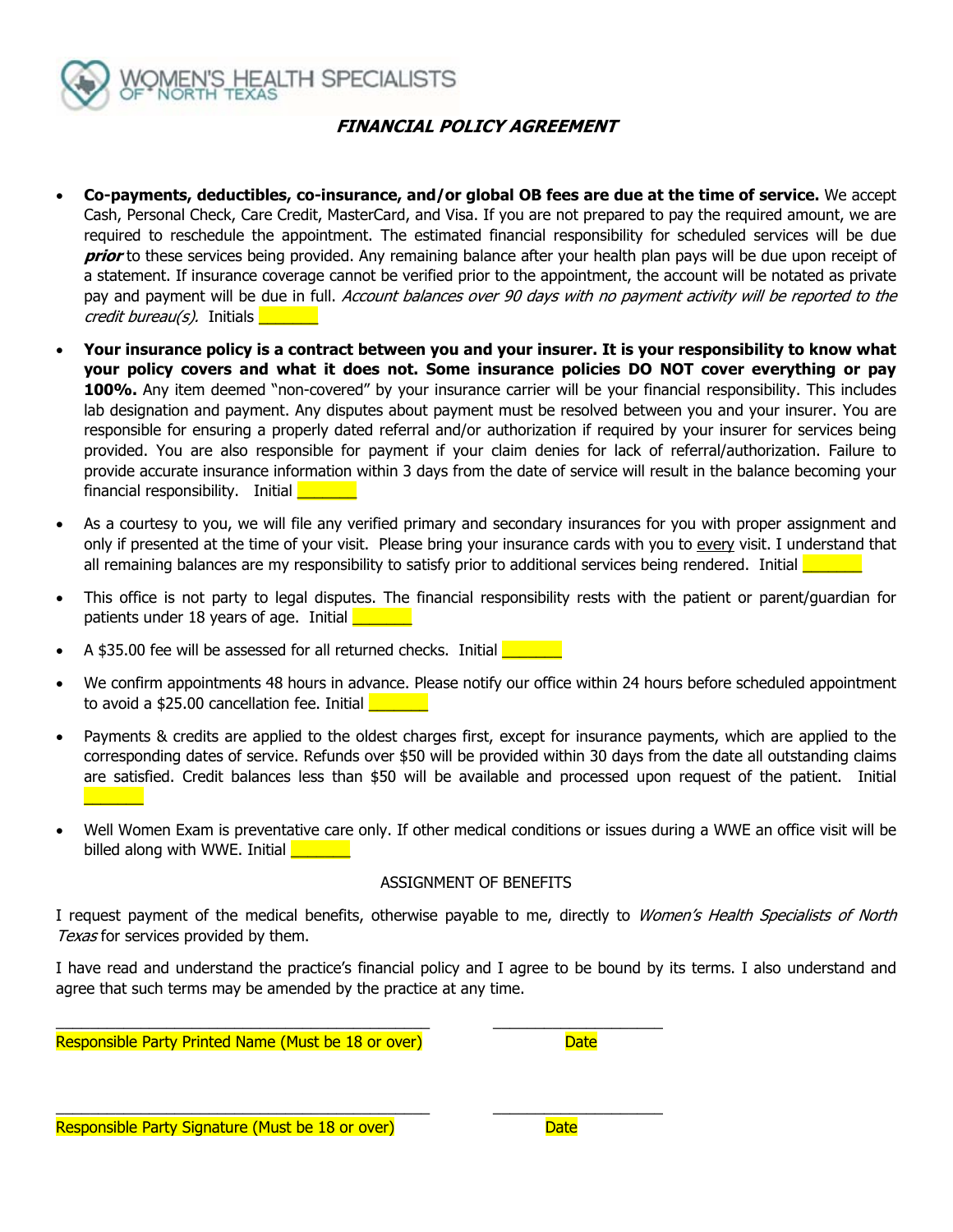

# **CONSENT TO TREATMENT OF A MINOR**

| $\mathbf{I}$<br>parent/legal guardian of the patient,<br>DOB: // // // authorize the physician(s) of Women's<br><u>a basa</u><br>Health specialist of North Texas to evaluate and treat my minor child for any medical treatment<br>determined by a physician to be necessary for her health and welfare.   |
|-------------------------------------------------------------------------------------------------------------------------------------------------------------------------------------------------------------------------------------------------------------------------------------------------------------|
|                                                                                                                                                                                                                                                                                                             |
| I understand I must provide a copy of my current Driver's License and that I assume full financial<br>responsibility for all services rendered and deemed patient responsibility by my daughter's insurance<br>carrier and those outlined in the Financial Policies for which I have signed. $\Box$ Initial |
| After initial visit, my child can come in without an adult for treatment deemed necessary<br>(consent for additional treatment such as IUD/Nexplanon or surgical procedures will<br>need to be signed by parent/legal guardian prior to visit)                                                              |
| <b>OR</b>                                                                                                                                                                                                                                                                                                   |
| In my absence, my child <b>must</b> be accompanied by:                                                                                                                                                                                                                                                      |
|                                                                                                                                                                                                                                                                                                             |
| <u>relationship</u> and the contract of the contract of the contract of the contract of the contract of the contract of the contract of the contract of the contract of the contract of the contract of the contract of the contrac                                                                         |
|                                                                                                                                                                                                                                                                                                             |
| I understand that this consent will remain in effect until the patient becomes of legal age                                                                                                                                                                                                                 |
| to consent on her own.                                                                                                                                                                                                                                                                                      |
|                                                                                                                                                                                                                                                                                                             |
| Signature of parent/legal guardian: [19] [19] Signature of parent/legal guardian:<br>Date:                                                                                                                                                                                                                  |
|                                                                                                                                                                                                                                                                                                             |

Staff member:\_\_\_\_\_\_\_\_\_\_\_\_\_\_\_\_\_\_\_\_\_\_\_\_\_\_\_\_\_\_\_\_\_\_\_\_\_\_\_\_\_\_Date:\_\_\_\_\_\_\_\_